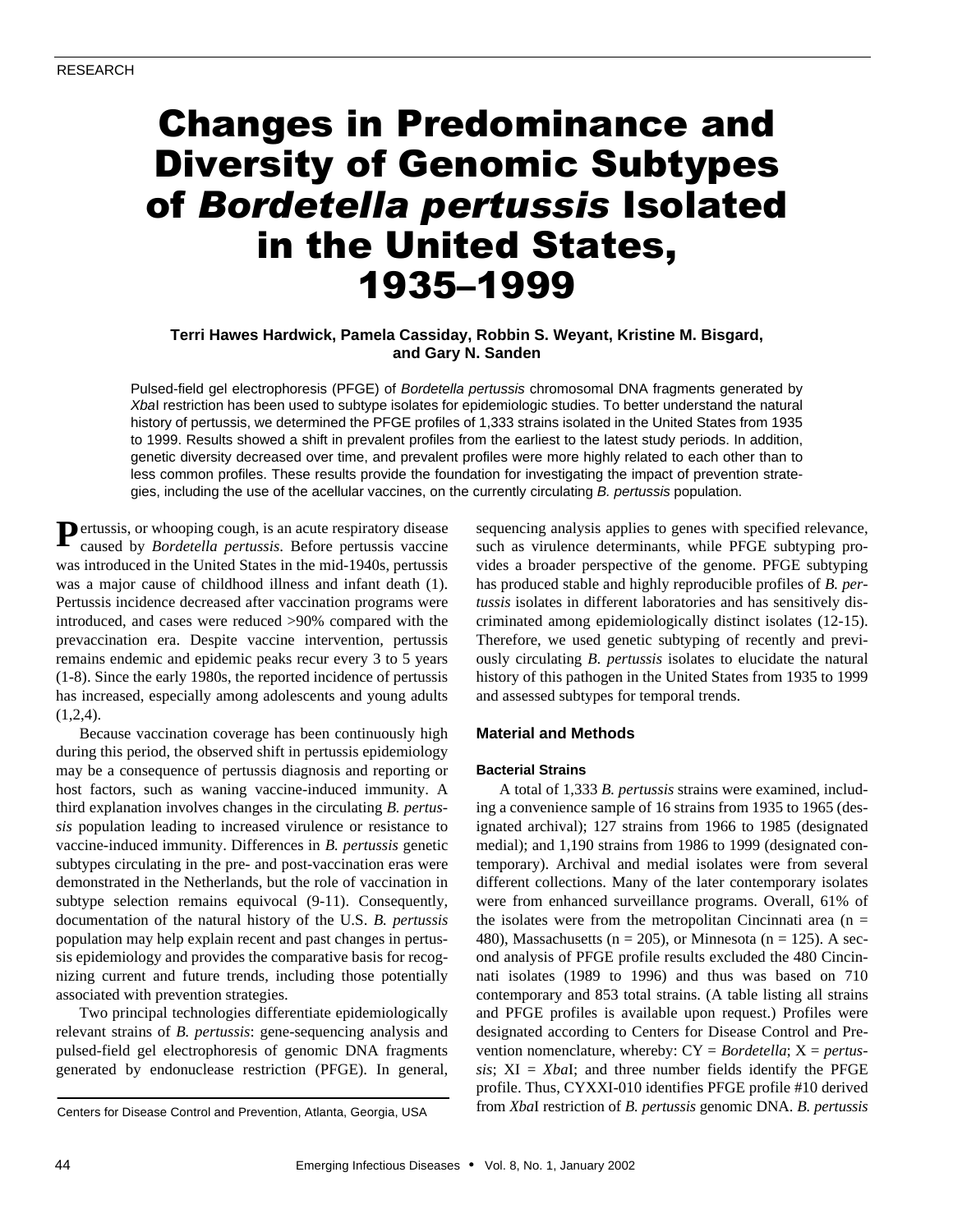isolates were grown for 3 to 5 days at 37°C on charcoal agar supplemented with 10% defibrinated horse blood under ambient air and high humidity.

#### **Preparation of Chromosomal DNA**

Chromosomal DNA was prepared by following the PFGE protocol published by Gautom (16), with modifications. Cells of each strain were harvested after 3 to 5 days' incubation, and suspended in 2 mL of Tris EDTA buffer. The optical density of each cell suspension was adjusted between 0.48 and 0.52 by using a MicroScan turbidity meter (Baxter Diagnostics Inc., Deerfield, IL). Two hundred microliters of each suspension were transferred to 1.5-mL microcentrifuge tubes, and 10 µL of a 20 mg/mL solution of proteinase K (Amresco, Solon, OH) was added. Tubes were gently inverted six times, and 200 µL of the previously described 1.6% InCert agarose/SDS solution was added. The cell and agarose suspensions were mixed without aerosolizing by aspirating and expelling with a 200-µL pipetter and were immediately dispensed into two wells of a 100-µL disposable plug mold (Bio-Rad Laboratories, Hercules, CA) and allowed to solidify at ambient temperature. Plugs were transferred to 2-mL round-bottom microcentrifuge tubes containing 1.5 mL of the previously described EDTA/ Sarcosine buffer and 40  $\mu$ L of a 20-mg/mL solution of proteinase K. Tubes were immersed horizontally in a reciprocal shaking water bath (130 strokes per minute) at 50°C and incubated for 1.5 hours. The plugs were then transferred to 50-mL conical centrifuge tubes and washed with 10 mL of sterile distilled water for 15 minutes, then five times in 10 mL of the previously described Tris EDTA buffer for 30 minutes each. For each wash, tubes were placed in a reciprocal shaking water bath at 50°C and 150 strokes per minute. Plugs were stored and maintained in fresh plug wash buffer at 4°C for up to 4 months before restriction endonuclease digestion.

#### **Restriction Endonuclease Digestion and PFGE**

Two 1-mm slices of the prepared plugs were cut with a sterile razor blade and transferred to 1.5-mL microcentrifuge tubes containing 100 µL of *Xba*I digestion solution (30 U of *Xba*I in the manufacturer's supplied buffer; Roche Diagnostics, Indianapolis, IN). Plug slices were incubated at 37°C for 1.5 hours. One plug slice of each strain and three slices of a phage lambda molecular weight standard (PFGE Marker I; Roche Diagnostics) were placed on the teeth of a 15-well comb and allowed to adhere for 15 minute at ambient temperature. Molten 1% agarose in 0.5X Tris-Borate-EDTA buffer (TBE; Gibco BRL, Rockville, MD), cooled to 50°C, was poured and allowed to solidify around the comb. The comb was removed and the resulting wells were filled with agarose. PFGE was conducted in 0.5X TBE buffer in a contour-clamped homogenous electric field apparatus (CHEF-Mapper or CHEF-DR III; Bio-Rad). Electrophoresis was performed at 6V/cm for 18 hours at 14°C with a ramped switch time of 2.16 seconds to 35.07 seconds. Gels were stained for 25 minutes with gentle rotation in 250 mL of deionized water containing 25 µL of a 10

mg/mL solution of ethidium bromide. Unbound ethidium bromide was removed by washing gels in deionized water 3 times for 30 minutes each. DNA fragments were visualized on a UV transilluminator, and gels were photographed. The photographic negatives were scanned, and the DNA fragments were analyzed with Diversity Database software (Bio-Rad) with at least one band discrepancy as the basis for discriminating among profiles. *B. pertussis* DNA fragment sizes were determined from their motilities relative to the phage lambda molecular weight standard.

## **Statistical Analysis**

We calculated genotypic diversity (GD) among profiles as follows: GD=[n/(n-1)](1- $\Sigma x_i^2$ ), where  $x_i$  is the frequency of the i th PFGE profile and n is the total number of *B. pertussis* strains. Values of GD range from 0 to 1, with "0" defined as a population of isolates demonstrating identical profiles and "1" representing a unique profile for each isolate. The statistical significance of differences in GD values was evaluated by computer simulation as described previously (11). A PFGE profile relatedness diagram was constructed based on the unweighted pair-group method with arithmetic mean (UPGMA).

## **Results**

We identified 105 PFGE profiles among the 1,333 *B. pertussis* isolates collected in the United States from 1935 to 1999 (Figure 1). We attempted to assess the geographic distributions of identified profiles in the United States. However, the geographic distribution of archival and medial isolates was limited by isolate collections available, which underrepresented certain regions. Thus, geographic trends in PFGE profile prevalences were not discernible.

We also evaluated the temporal distribution of isolate profiles (Figures 1 and 2). Eleven, 35, and 17 profiles were observed among 16 archival, 127 medial, and 1,190 contemporary isolates, respectively. Specific profiles tended to be restricted to isolates circulating during a given time period: only 5 (CYXXI-014, -020,-064, -071, and -074) of the 11 archival isolate profiles were also detected in strains circulating in the medial period; and 15 (CYXXI-003, -004, -006, -010, -014, -015, -017, -020, -021, -027, -053, -064, -066, -074, and -114) of the 35 medial profiles were shared by contemporary isolates. Moreover, only four PFGE profiles (CYXXI-014, -020, -064, and -074) were identified in 62 isolates cultured in all three time intervals (Figure 2). Profiles recovered from more than one time period tended to occur in low frequency in later periods. We observed only 4 of 16 frequencies >5% in a subsequent period: CYXXI-020 and CYXXI-064 were seen in 8% and 9% of medial isolates, respectively, and CYXXI-010 and CYXXI-027 were found in 37% and 6% of contemporary isolates, respectively.

The most frequent profiles overall (CYXXI-010, -002, -013, and -027) represented 33%, 10%, 9%, and 7%, of study isolates, respectively (Table). However, the most frequent pro-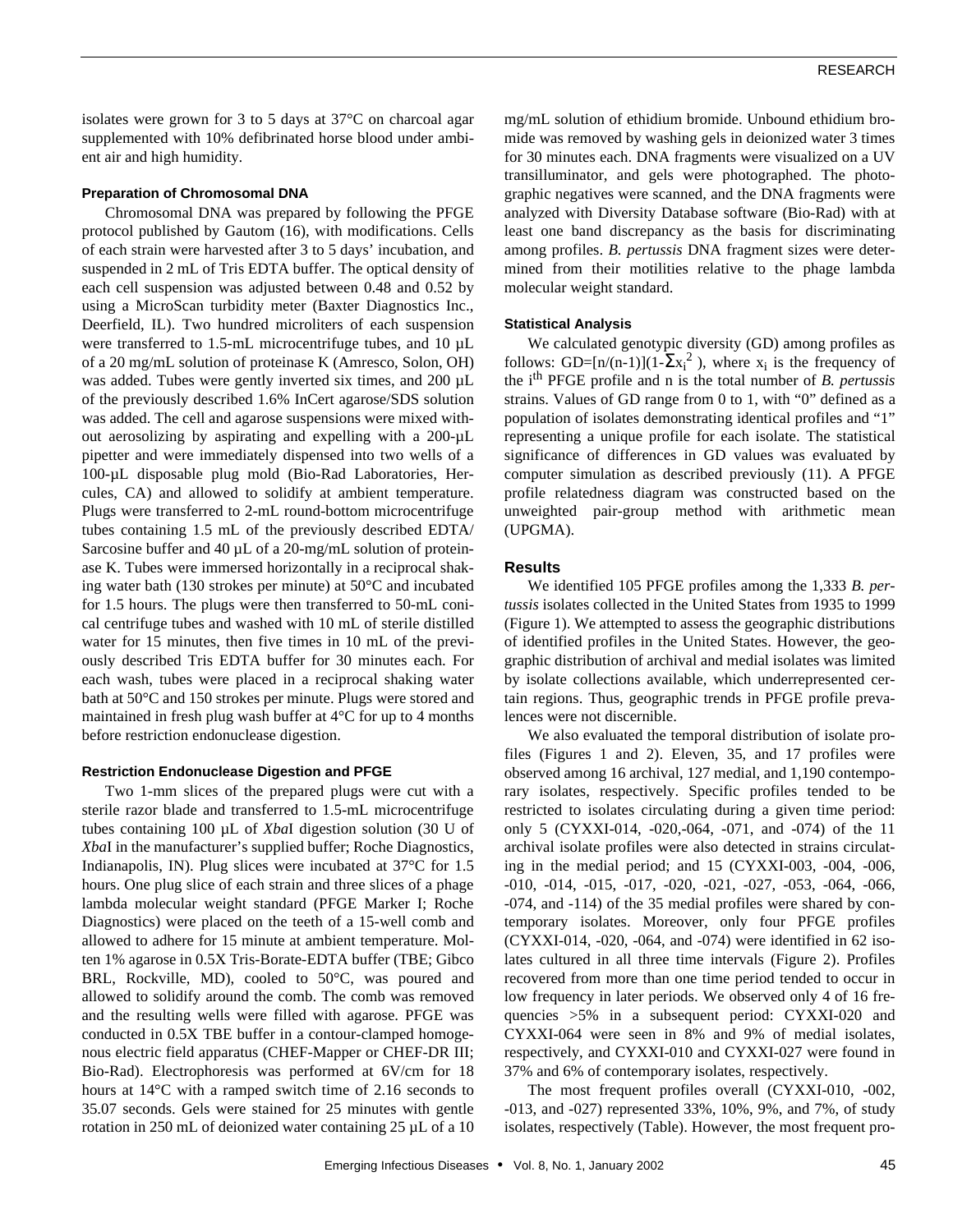#### RESEARCH



Figure 1. Relatedness of pulsed-field gel electrophoresis profiles of *Bordetella pertussis* strains isolated in the United States,1935 to 1999.

files in any given time period varied. The most frequent archival profiles, CYXXI-014 (19%) and CYXXI-064 (19%), collectively represented more than one third of the strains isolated before 1966. As noted previously, the CYXXI-064 profile continued into the medial period and was the third most prevalent profile after CYXXI-027 (13%) and CYXXI-062 (12%). The three most prevalent contemporary PFGE profiles (CYXXI-010, -002, and -013) represented approximately 58% of the strains isolated since 1986. Profile CYXXI-082 emerged in 1997 and has rapidly increased in frequency to account for 9% of the *B*. *pertussis* isolates from 1997 to 1999.

We evaluated the similarities between PFGE profiles of *B. pertussis* isolates and recognized two major relatedness clusters (clades) that were 58% similar (Figure 2). Seven additional PFGE profiles were notable for their divergence (<50% similar). The three profiles (CYXXI-054, CYXXI-059, CYXXI-060) representing the three earliest isolates from 1935 and 1939 were only 31% similar to Clades I and II. Interestingly, contemporary isolates yielded the remaining four divergent profiles (CYXXI-008, -033, -048, and -091). The eight nondivergent profiles from the archival isolates formed a Clade I subgroup with 68% similarity. PFGE profiles from the medial isolates were unevenly distributed in both clades: 60% of Clade I profiles and 16% of Clade II profiles represented 87%

and 13% of the medial isolates, respectively. The medial profiles in Clade I were more similar to each other (89% were 68% similar) than those in Clade II. Although contemporary profiles were highly divergent, most (68%) resided in Clade II and represented 78% of these isolates.

A 62% similarity subgroup of Clade II profiles included the three most frequent PFGE profiles during the contemporary period and overall (CYXXI-002, -010, and -013). The most frequent archival (CYXXI-014 and -064) and the most frequent medial (CYXXI-027 and -062) profiles shared a 74% similarity subgroup within Clade I. Two of these predominant profiles (CYXXI-014 and -064) represented isolates from all three time periods, as did profile CYXXI-020, which was also in this relatedness subgroup. The fourth persistent profile, CYXXI-074, was also in Clade I, but not within this 74% similarity subgroup.

The overall GD among the study isolates was 0.86. The GD was 0.94 for the archival strains and 0.94 for the medial strains. The GD decreased to 0.82 for contemporary strains. GD among isolates from the period before vaccine intervention, 1935 to 1946, was 1.00 and decreased to 0.91 for the remainder of the archival strains isolated from 1955 to 1965. Only the decrease in GD between the medial  $(GD = 0.94)$  and contemporary (GD = 0.82) periods was significant ( $p<0.001$ ).

We analyzed PFGE profile data, excluding the 480 contemporary isolates from Cincinnati (6), to evaluate how a large source of isolates might affect our results (Table). With this exclusion, 710 contemporary and 853 total isolates were tested. Because 9 of 79 profiles representing contemporary isolates were unique to Cincinnati (CYXXI-005, -008, -009, -022, -023, -025, -030, -032, -035), a total of 96 PFGE profiles, including 70 from contemporary isolates, were included in the analysis.



Figure 2. Temporal distribution of 105 pulsed-field gel electrophoresis profiles of *Bordetella pertussis* strains isolated in the United States, 1935 to 1999.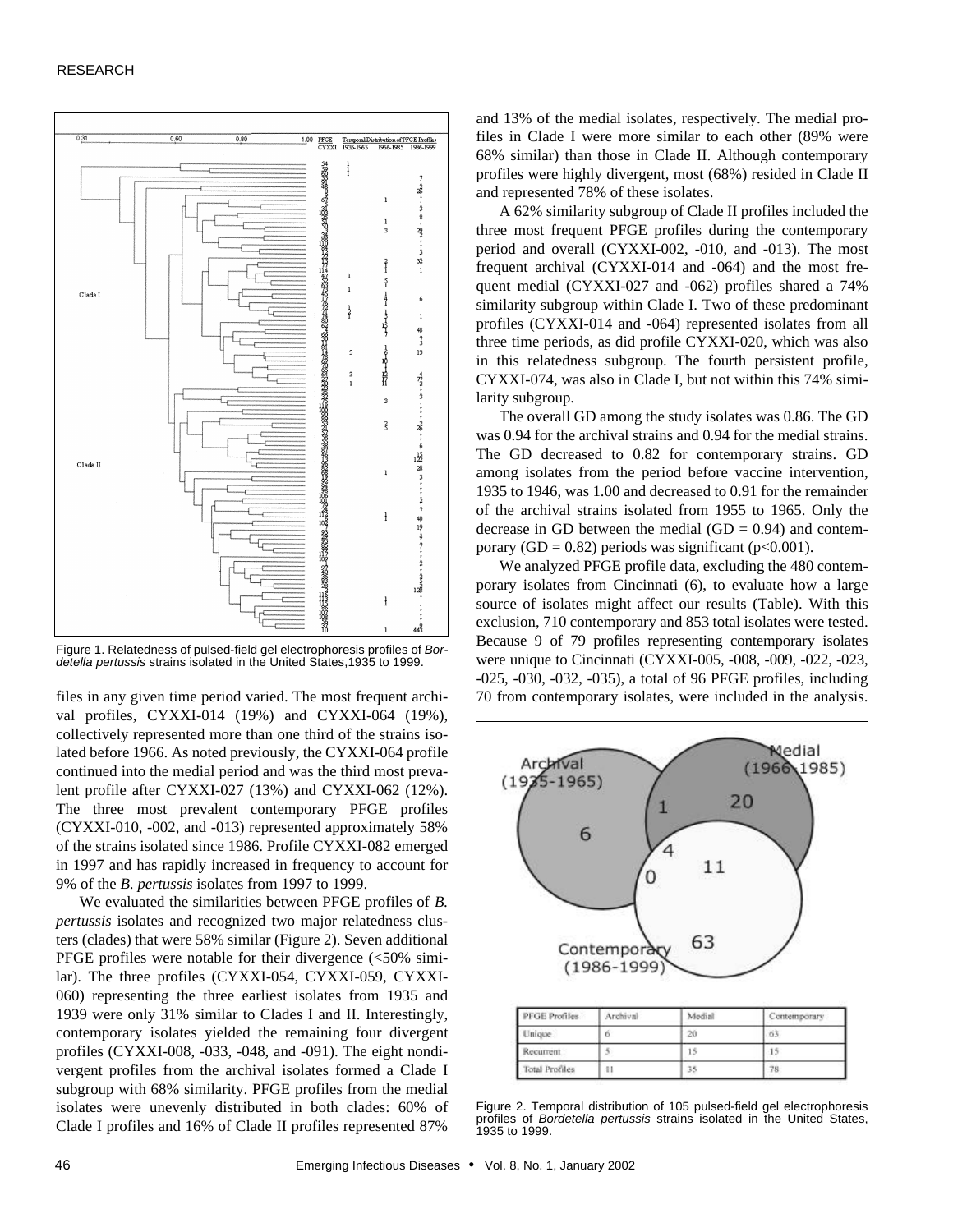| Table. Frequencies of the most<br>prevalent<br>pulsed-field<br>qel<br>electrophoresis (PFGE) profiles of<br>Bordetella<br><i>pertussis</i> strains<br>isolated in the United States from 1935 to 1999 |                          |                                          |                         |                          |                            |                                  |
|-------------------------------------------------------------------------------------------------------------------------------------------------------------------------------------------------------|--------------------------|------------------------------------------|-------------------------|--------------------------|----------------------------|----------------------------------|
| PFGE                                                                                                                                                                                                  | Total<br>US<br>$n=1,333$ | <b>Total US</b><br>w/o Cinn<br>$n = 853$ | 1935-<br>1965<br>$n=16$ | 1966-<br>1985<br>$n=127$ | 1986-<br>1999<br>$n=1,190$ | 1986-1999<br>w/o Cinn<br>$n=710$ |
| 2                                                                                                                                                                                                     | 9.6                      | 4.3                                      | $\overline{a}$          | $\overline{a}$           | 10.8                       | 5.4                              |
| 3 <sup>a</sup>                                                                                                                                                                                        | 2.4                      | 1.3                                      |                         | 2.4                      | 2.4                        | 1.1                              |
| $4^{\rm a}$                                                                                                                                                                                           | 3.7                      | 0.4                                      |                         | 0.8                      | $\overline{4}$             | 0.3                              |
| 6 <sup>a</sup>                                                                                                                                                                                        | 3.1                      | 0.1                                      |                         | 0.8                      | 3.4                        | 0.1                              |
| 7                                                                                                                                                                                                     | 1.4                      | 1.8                                      |                         |                          | 1.6                        | 2.1                              |
| 8                                                                                                                                                                                                     | 2                        | $\overline{\phantom{0}}$                 |                         |                          | 2.2                        | $\frac{1}{2}$                    |
| 10 <sup>a</sup>                                                                                                                                                                                       | 33.3                     | 33.9                                     |                         | 0.8                      | 37.3                       | 40.8                             |
| 13                                                                                                                                                                                                    | 9.2                      | 14.1                                     | L.                      | $\overline{\phantom{a}}$ | 10.3                       | 17                               |
| 14 <sup>b</sup>                                                                                                                                                                                       | 1.6                      | 2.6                                      | 18.8                    | 4.7                      | 1.1                        | 1.8                              |
| 15 <sup>a</sup>                                                                                                                                                                                       | 2.6                      | 0.8                                      |                         | 1.6                      | 2.7                        | 0.8                              |
| 17 <sup>a</sup>                                                                                                                                                                                       | 0.8                      | 0.8                                      |                         | 3.1                      | 0.5                        | 0.4                              |
| 20 <sup>b</sup>                                                                                                                                                                                       | $\mathbf{1}$             | 1.5                                      | 6.3                     | 8.7                      | 0.2                        | 0.1                              |
| 21 <sup>a</sup>                                                                                                                                                                                       | 2.3                      | 2.2                                      | $\overline{a}$          | 3.9                      | 2.2                        | $\overline{c}$                   |
| 27 <sup>a</sup>                                                                                                                                                                                       | 7.1                      | 9.3                                      |                         | 13.4                     | 6.5                        | 8.8                              |
| 37                                                                                                                                                                                                    | 0.7                      | 1                                        |                         | $\overline{a}$           | 0.8                        | 1.3                              |
| 46                                                                                                                                                                                                    | 1.1                      | 1.8                                      |                         |                          | 1.3                        | 2.2                              |
| 52                                                                                                                                                                                                    | 0.4                      | 0.6                                      |                         | 3.9                      | $\overline{\phantom{a}}$   | $\overline{a}$                   |
| 53 <sup>a</sup>                                                                                                                                                                                       | 0.3                      | 0.5                                      |                         | 1.6                      | 0.2                        | $\overline{\phantom{0}}$         |
| 62                                                                                                                                                                                                    | 1.1                      | 1.8                                      |                         | 11.8                     | $\overline{\phantom{a}}$   | $\overline{\phantom{a}}$         |
| 64 <sup>b</sup>                                                                                                                                                                                       | 1.4                      | 2.2                                      | 18.8                    | 9.4                      | 0.3                        | 0.6                              |
| 66 <sup>a</sup>                                                                                                                                                                                       | 0.6                      | 0.9                                      |                         | 5.5                      | 0.1                        | 0.1                              |
| 69                                                                                                                                                                                                    | 0.8                      | 1.2                                      |                         | 7.9                      | Ĭ.                         | $\overline{a}$                   |
| 71 <sup>c</sup>                                                                                                                                                                                       | 0.2                      | 0.4                                      | 12.5                    | 0.8                      | $\frac{1}{2}$              | ۰                                |
| 74 <sup>b</sup>                                                                                                                                                                                       | 0.5                      | 0.8                                      | 6.3                     | 3.9                      | 0.1                        | 0.1                              |
| 75                                                                                                                                                                                                    | 0.2                      | 0.4                                      |                         | 2.4                      |                            | $\overline{\phantom{0}}$         |
| 82                                                                                                                                                                                                    | 2.1                      | 3.3                                      |                         |                          | 2.4                        | 4                                |
| Total                                                                                                                                                                                                 | 89.5                     | 88                                       | 62.7                    | 87.4                     | 90.4                       | 89                               |

<sup>a</sup>PFGE profile spans second and third time periods.

**bPFGE** profile spans all three time periods.

<sup>c</sup>PFGE profile spans first and second time periods.

CINN = Cincinnati, Ohio, data.

The prevalence of the predominant contemporary profile CYXXI-010 did not change from approximately 33%. Conversely, the overall prevalencies of two other predominant profiles were affected, as CYXXI-002 prevalence decreased from 10% to 4% and CYXXI-013 increased from 9% to 14%. Excluding Cincinnati isolates profiles, the total GD decreased slightly from 0.86 to 0.84, as did the GD for the contemporary isolates (1986 to 1999) from 0.82 to 0.79.

#### **Discussion**

There has been a resurgence of pertussis since the early 1980s in countries with high vaccination rates, including Australia (17), Canada (14), Denmark (18), the Netherlands (9,10,11,19), and the United States. Because this resurgence may represent changes in the etiologic agent, we determined

the PFGE profiles of *B. pertussis* isolates circulating in the United States between 1939 and 1999 and evaluated these results for any trends with potential epidemiologic significance. We recognized several major trends: different profiles circulated and predominated at different times, the relatedness among the PFGE profiles was consistent with a relatively homogeneous population, the more frequent profiles were more highly related to each other than to less common profiles, and GD decreased over the study period.

The observed tendency of different profiles to circulate in different periods was also reported from the Netherlands, where 83% of DNA types were limited to single periods and only one type was cultured in all successive periods (11). Because PFGE profiles tended to be confined to a single time period, different profiles predominated in different periods. The two most predominant profiles (CYXXI-010 and -002) in the contemporary period emerged in the mid-1980s, temporally dissociated with changes in intervention programs such as vaccination, but coincident with an increasing incidence of pertussis (4). A shift in the frequency of allelic types of two immunogenic proteins, pertactin and pertussis toxin subunit A, was also noted during this period, and the new allelic types were strongly associated with isolates having the CYXXI-010 and -002 profiles (20). Additional study is needed to determine the role of the newly predominant allelic types in conferring predominance to these PFGE profiles, especially their distribution among less frequent profiles.

Our most dominant (33%) profile (CYXXI-010) is analogous to Canadian profile (a), which represented 34% of all Canadian isolates, suggesting that this profile is widely circulating in North America. We also noted that PFGE profile CYXXI-082 emerged in 1997 but still accounted for >2% of the contemporary isolates, confirming the dynamic nature of the population and suggesting that alternative profiles may predominant in the near future.

We determined PFGE profile similarities and evaluated them for potential associations, especially with predominance or persistence. No two of the 105 profiles were >93% similar, and two major similarity groups, or clades, were identified. The *B. pertussis* population studied in the Netherlands showed similar organization (11). This relatedness structure most likely represents the relatively homogeneous or clonal nature of most pathogenic bordetellae, as previously suggested by multilocus enzyme electrophoresis (21), DNA polymorphism studies (22), and earlier characterizations of strains by PFGE profiling (15,23). The distribution of several PFGE patterns over all study periods and multiple locations is also consistent with a homogeneous population. In general then, the observed *B. pertussis* population structure likely represents adaptation to a single host species and limited opportunity for horizontal genetic exchange, although such exchange between *B. pertussis* and *B. parapertussis* is evident (22,24).

The most prevalent profiles overall and in the median period tended to be relatively highly related to each other, suggesting that they may share common, but unknown, genetic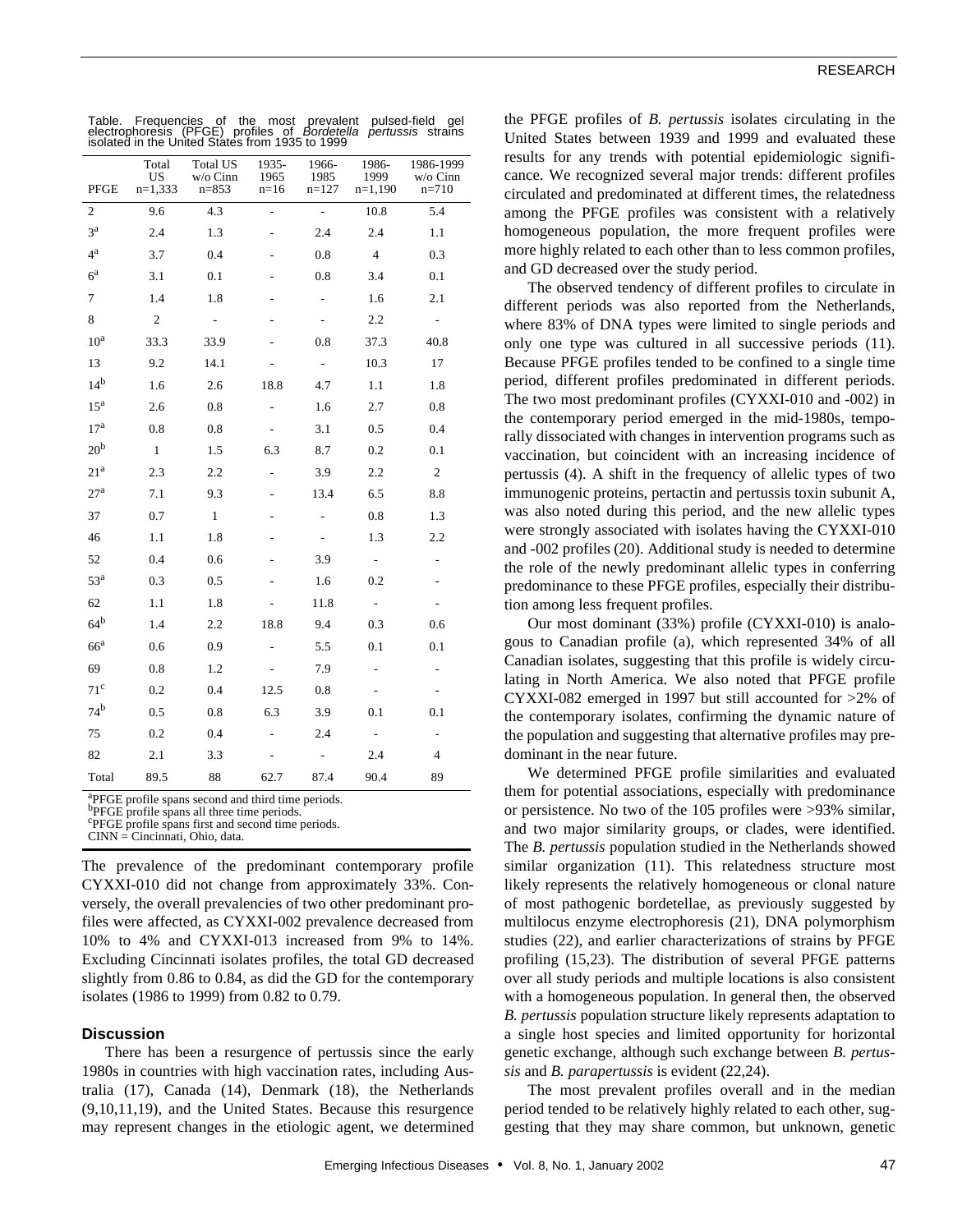#### RESEARCH

characteristics that confer dominance. The four persistent profiles that were observed in isolates from all time periods clustered within Clade I with 68% similarity, suggesting that they may share common properties for longitudinal transmission and that these properties are different and unlinked from elements conferring highest prevalence.

The similarity decreased between profiles from archival and successive periods, and the most predominant profile in the contemporary period showed the greatest divergence. In particular, the PFGE profiles from the prevaccine era (before 1946) isolates were highly divergent from the postvaccination isolate profiles. Others have proposed that the pre- versus postvaccination era population changes may have been driven by selective pressure of whole-cell vaccines; the divergence in our study is consistent with this proposal (9-11). However, the role of vaccine selection in the divergence observed in our study remains speculative because a relatively low number of isolates was available from the archival period, GD did not decrease significantly until the contemporary period, and similarly divergent PFGE profiles were circulating in the contemporary period.

The divergence among profiles from contemporary isolates was comparatively high, although the GD was lowest for this period. A previous study indicated that increased recovery of isolates led to detection of PFGE subtypes circulating at low frequency (25). This suggests that the relatively large number of contemporary isolates permitted identification of infrequent, but divergent profiles not discernible in isolates from the other two periods. Despite this observed divergence and the diversity it implies, the frequency of predominant contemporary PFGE subtypes was sufficiently high to depress the GD relative to the previous periods.

The GD (0.86) of the *B. pertussis* population studied resulted from the prevalence of only a few PFGE profiles, combined with the low numbers of isolates represented by most of the profiles. Investigations in Canada (14), the Netherlands (11), Italy (26), and Mexico (27) showed a similar tendency: a few genomic profiles dominated and all others were observed infrequently. Published GD values were also similar in Dutch (11) and Mexican (27) studies, so our observations may be characteristic for *B. pertussis* populations.

GD was consistent between the archival and the medial isolates, but decreased significantly for the contemporary strains. This reflects relatively fewer profiles representing a greater proportion of contemporary isolates. In contrast, other investigators found a significant decrease in GD in the period after introduction of the whole-cell vaccine. Because the size of our archival time period may have precluded our ability to distinguish a temporally relevant shift in GD, we also calculated GD among isolates from early (1935 to 1955) and late (1956 to 1965) in this period. However, the change in GD was relatively modest, from 1.00 to 0.93.

Evaluating the population structure of *B. pertussis* requires sampling isolates representative of the natural distribution of circulating strains. Three sampling artifacts were inherent in our study. First, the numbers and geographic distribution of archival and medial isolates were limited by the isolate collections available so that the number of contemporary isolates was comparatively much greater. Second, most of the contemporary isolates were from an enhanced surveillance project comprising only six sites (in Arizona, Georgia, Illinois, Massachusetts, Minnesota, and New York). Consequently, the restricted geographic distribution of available isolates precluded evaluating our results for relevant geographic trends. However, the isolation of several prevalent profiles, such as CYXXI-010, from multiple sites in the United States and Canada was consistent with an essentially clonal population (21).

Third, an outbreak investigation such as occurred in Cincinnati from 1991 to 1996 and Delaware in 1986 can contribute a disproportionate number of isolates from a local area over a short time because they are more likely to be recovered and retained. To investigate the impact of this bias, we calculated results with and without the Cincinnati PFGE profile data and found that these results did change the prevalences of two of the three predominant profiles, but not GD. Thus, regional differences in profile frequencies apparently exist; future work will attempt to confirm this. However, the impact of epidemic strains did not seem to extend to the general population structure, as defined by GD. Epidemic isolates may limit PFGE profile diversity, especially if clonal expansion had a major role in causing the epidemic. However, we and others have shown that this is not the usual case with pertussis epidemics in general and in the Cincinnati epidemic in particular (11,14,24).

This study is the first to provide data about the distribution of PFGE profiles among the U.S. *B. pertussis* population over an extended period of time. Our results, together with pertussis surveillance data, can serve as the comparative basis for evaluating the potential impact of current and future prevention strategies, including the use of acellular vaccines, on the circulating *B. pertussis* population.

#### **Acknowledgments**

The authors thank Dr. Nagelkerke for evaluating the significance or differences between genotypic diversity values and Dr. Mooi for his constructive comments.

Ms. Hardwick was an Oak Ridge Institute of Science and Engineering fellow at the Centers for Disease Control and Prevention. While pursuing her research in genetics and genomic subtyping of bacteria, she also coordinated the laboratory support for enhanced pertussis surveillance programs. She is currently employed at Bayer, AG.

#### **References**

- 1. Centers for Disease Control and Prevention. Pertussis–United States, January 1992-June 1995. MMWR Morb Mortal Wkly Rep 1995;21:40-4.
- 2. Centers for Disease Control and Prevention. Resurgence of pertussis– United States, 1993. MMWR Morb Mortal Wkly Rep 1993;42:952- 3,959-60.
- Bass JW, Wittler RR. Return of epidemic pertussis in the United States. Pediatr Infect Dis J 1994;13;343-5.
- 4. Guris D, Strebel PM, Bardenheier B, Brennan M, Tachdjian R, Finch E, et al. Changing epidemiology of pertussis in the United States: increasing reported incidence among adolescence and adults, 1990-1996. Clin Infect Dis 1999;28:1230-7.